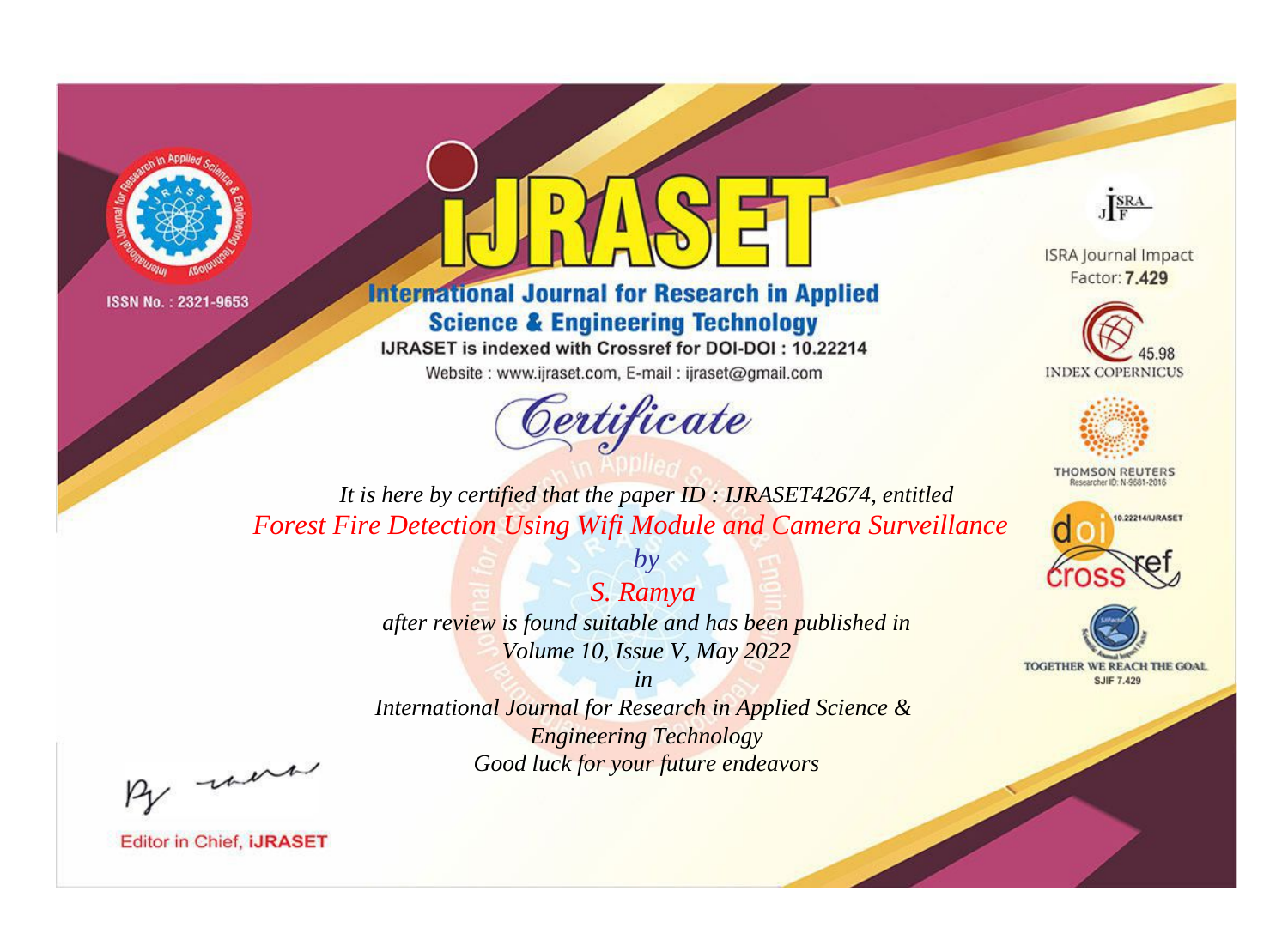



**International Journal for Research in Applied Science & Engineering Technology** 

IJRASET is indexed with Crossref for DOI-DOI: 10.22214

Website: www.ijraset.com, E-mail: ijraset@gmail.com



JERA

**ISRA Journal Impact** Factor: 7.429





**THOMSON REUTERS** 



TOGETHER WE REACH THE GOAL **SJIF 7.429** 

*It is here by certified that the paper ID : IJRASET42674, entitled Forest Fire Detection Using Wifi Module and Camera Surveillance*

> *P. Pallavi after review is found suitable and has been published in Volume 10, Issue V, May 2022*

*by*

*in* 

*International Journal for Research in Applied Science & Engineering Technology Good luck for your future endeavors*

By morn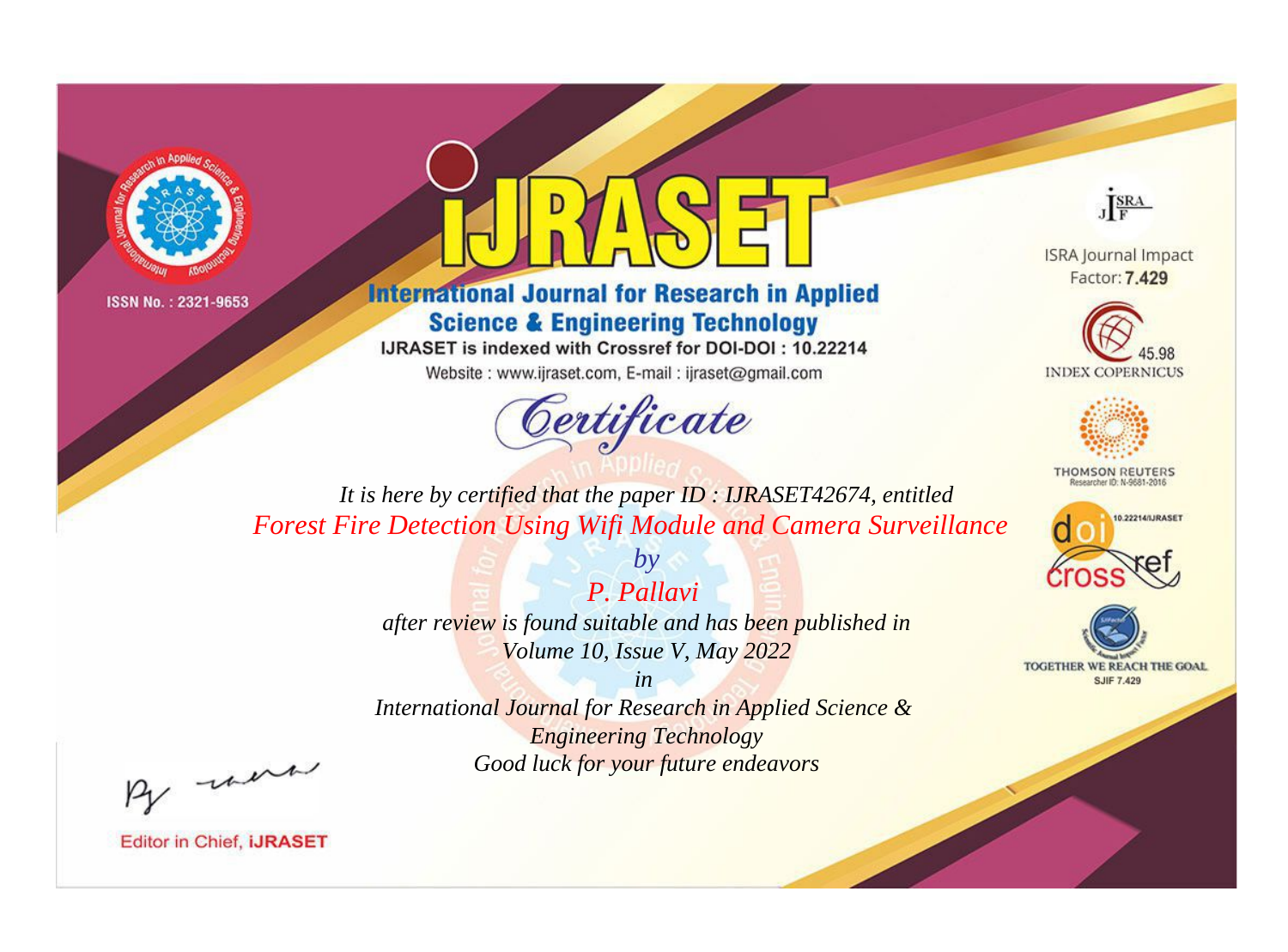



**International Journal for Research in Applied Science & Engineering Technology** 

IJRASET is indexed with Crossref for DOI-DOI: 10.22214

Website: www.ijraset.com, E-mail: ijraset@gmail.com



JERA

**ISRA Journal Impact** Factor: 7.429





**THOMSON REUTERS** 



TOGETHER WE REACH THE GOAL **SJIF 7.429** 

*It is here by certified that the paper ID : IJRASET42674, entitled Forest Fire Detection Using Wifi Module and Camera Surveillance*

> *G. Radhika after review is found suitable and has been published in Volume 10, Issue V, May 2022*

*by*

*in* 

*International Journal for Research in Applied Science & Engineering Technology Good luck for your future endeavors*

By morn